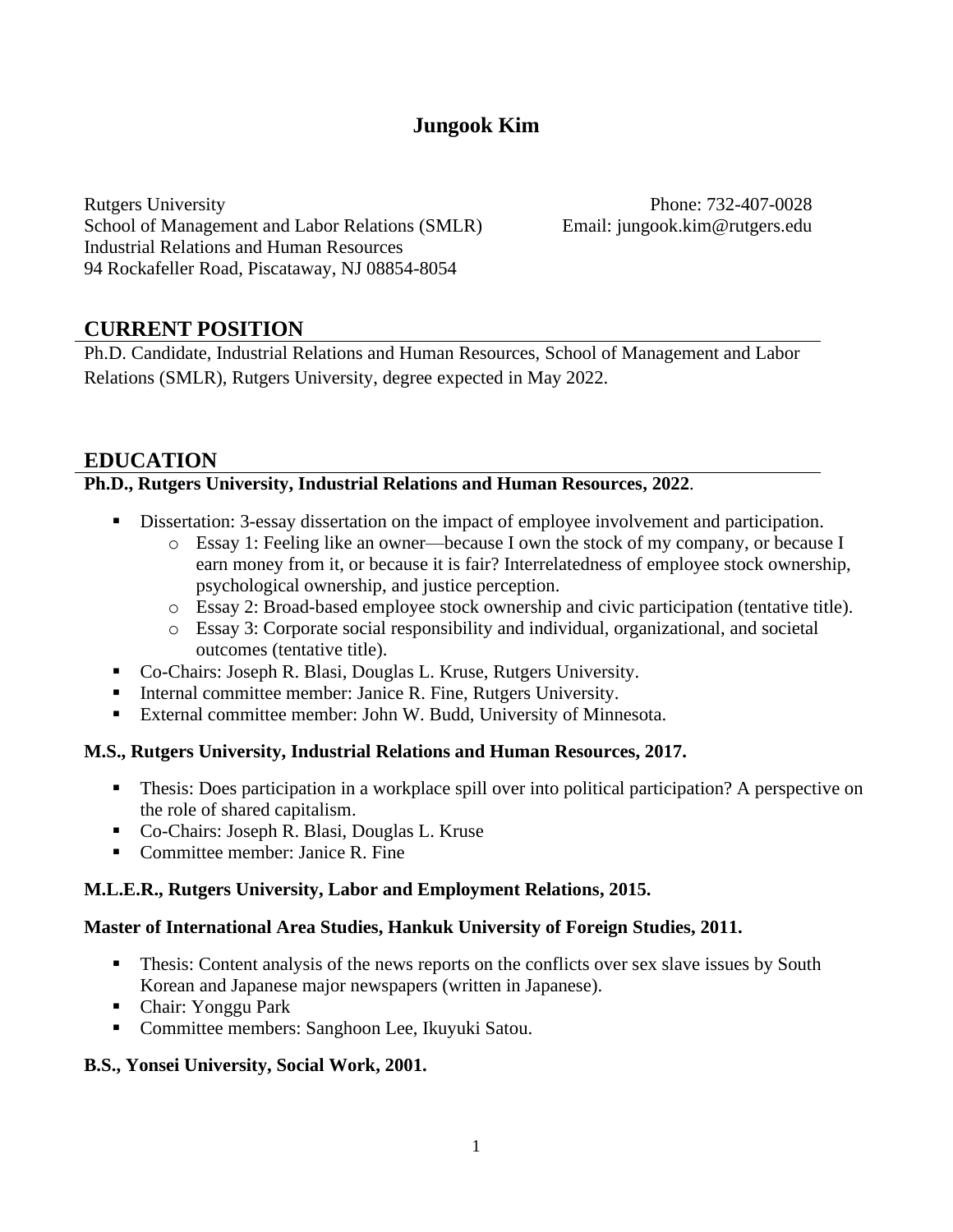### **RESEARCH**

## **Peer-reviewed Journal Publication**

- **Kim, J.** (2021), "Does participation in the workplace spill over into political participation? A latent class analysis approach to patterns of political behavior", Journal of Participation and Employee Ownership, Vol. ahead-of-print No. ahead-of-print. https://doi.org/10.1108/JPEO-08-2021-0004
- **Kim, J.** (2021). Democratic spillover from workplace into politics: What are we measuring and how? *Advances in Industrial and Labor Relations, 26*, 145-176.
- Kruse, D., Blasi, J., Weltmann, D., Kang, S., **Kim, J. O.**, Castellano, W. (2021). Do Employee Share Owners Face Too Much Financial Risk? *ILR Review*. doi:10.1177/00197939211007394.

## **Manuscripts under Review**

- Accepted at *Journal of Korean Medical Science (JKMS).* Choi, JH., Lee, S., Choi, B., & **Kim, J.** Experiences and Perceptions of Gender Discrimination and Equality among Korean Surgeons: Results of a Survey of the Korean Surgical Society.
- 1<sup>st</sup> round Revise & Resubmit at International Journal of Human Resource Management. Park, R., and **Kim, J.** [Title removed for blind peer-review].

## **Research Projects**

Principal investigator.

- National Employee Stock Ownership Plan Survey (2018-2021). Comprehensive survey of human resource management practices and employee attitudes in multiple corporations with a broad-based employee stock compensation plan. (Stage: Closed)
- Designing a survey in collaboration with a consulting firm and its 80-90 client companies: Primary topics include open book management, broad-based stock compensation and profitsharing, High Performance Work Practices, and employee attitudes. (Stage: Survey scheduled in February 2022).
- In discussion with a company with more than 450,000 employees: Primary topics include employee stock purchase plans, High-Performance Work Practices, employees' psychological ownership and other attitudinal variables. (Stage: Survey scheduling)

Co-researcher.

In discussion with a business association of the CEOs of engineering firms: Primary topics include broad-based stock compensation, profit and gain sharing, High Performance Work Practices, and employee attitudes. (Stage: Ongoing discussion)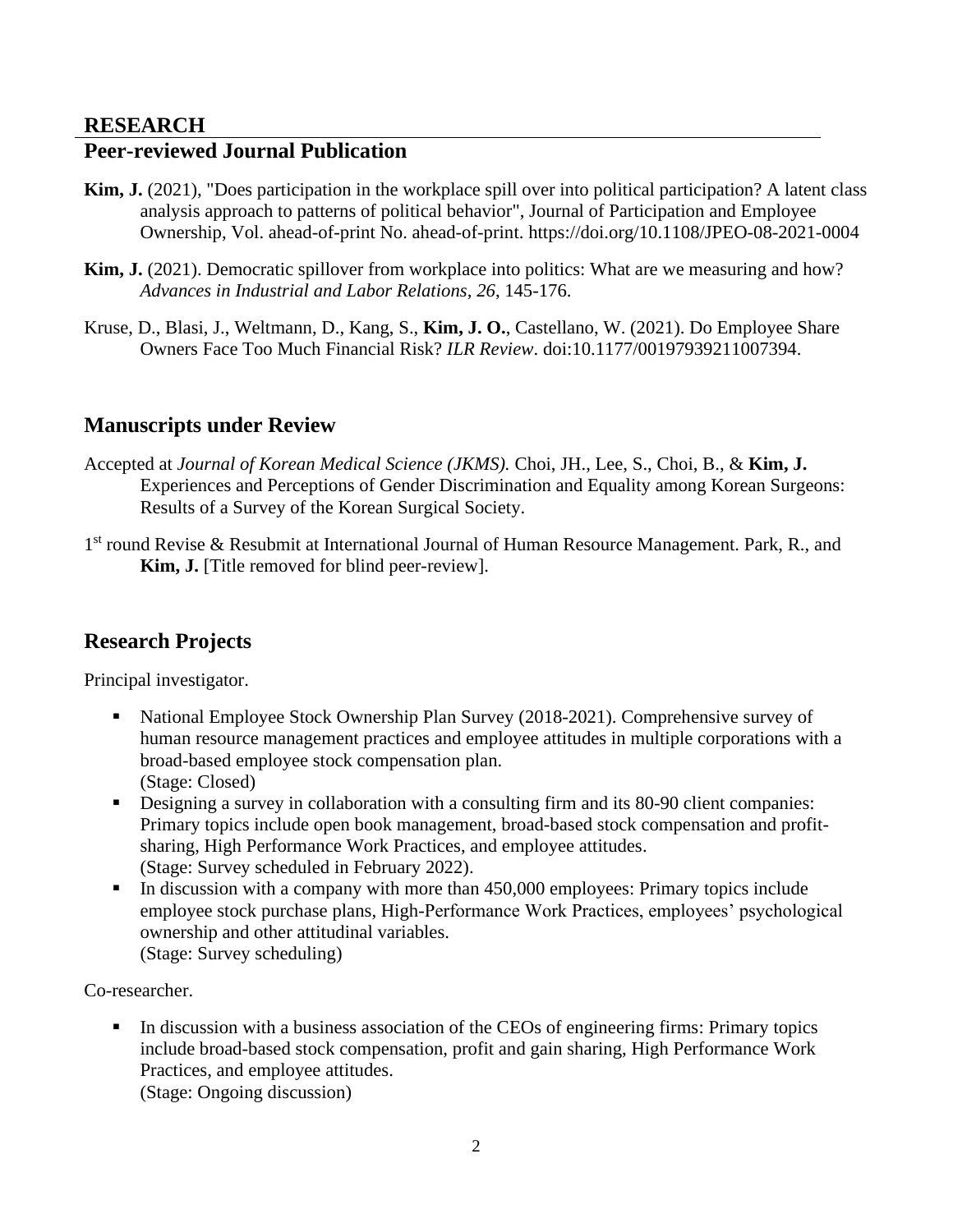▪ Cooperatives, employee stock ownership and health (tentative title): Collaborating with the public health experts on the research proposal of a project examining the relationship between autonomous and participatory work practices and governance and employees' mental and physical health.

(Stage: Preparing a proposal for the National Institutes of Health research grant).

## **Research in Progress**

- Choi, J., **Kim, J.**, & Lee, S. Experienced formal and informal gender discrimination in surgery. (Stage: Prepared to submit targeting Journal of Organizational Behavior).
- **Kim, J.** Access to Broad-based financial participation and wealth creation: Racial and gender difference perspective. (Stage: Data analysis).
- **Kim, J.**, Blasi, J., Kruse, D., Carberry, E., & Weltmann, D. Risk preference and effectiveness of profit- and gain-sharing. (Stage: Data cleaning).
- **Kim, J.**, & Lee, J. Employee perception of corporate social responsibility practice. (Stage: Data cleaning).
- **Kim, J.**, Blasi, J., & Kruse, D. Employee engagement in award-winning corporations. (Stage: Preparing data collection).
- **Kim, J.** Triggers and sustainers of democratic spillover. (Stage: Conceptual development).
- **Kim, J.** Participation, fairness, and job stress. (Stage: Conceptual development).
- **Kim, J.** Theoretical and practical examination of collective incentives and free-rider problem (Stage: Conceptual development).
- **Kim, J.** The meaning and manifestation of autonomy in platform work. (Stage: Conceptual development).

## **Conference Presentations**

**Kim, J.** Does participation in a workplace spill over into political participation? A perspective on the role of shared capitalism.

- *Labor and Employment Relations Association (LERA) 71st Annual Meeting, June 2019.* Cleveland, OH.
- *International Labor Relations Association (ILERA) World Congress 2018, July 2018. Seoul,* Korea.
- *Society for Advancement of Socio-Economics (SASE) 30th Annual Conference,* June 2018. Kyoto, Japan.
- *The Beyster Symposium, June 2016, and June 2017. La Jolla, CA.*

**Kim, J.**, & Pinto, S. What do unions do to shared ownership? Exploring the interaction effect of shared capitalism and unions on employee outcomes.

■ *SASE Annual 31st Annual Conference*, June 2019. New York, NY.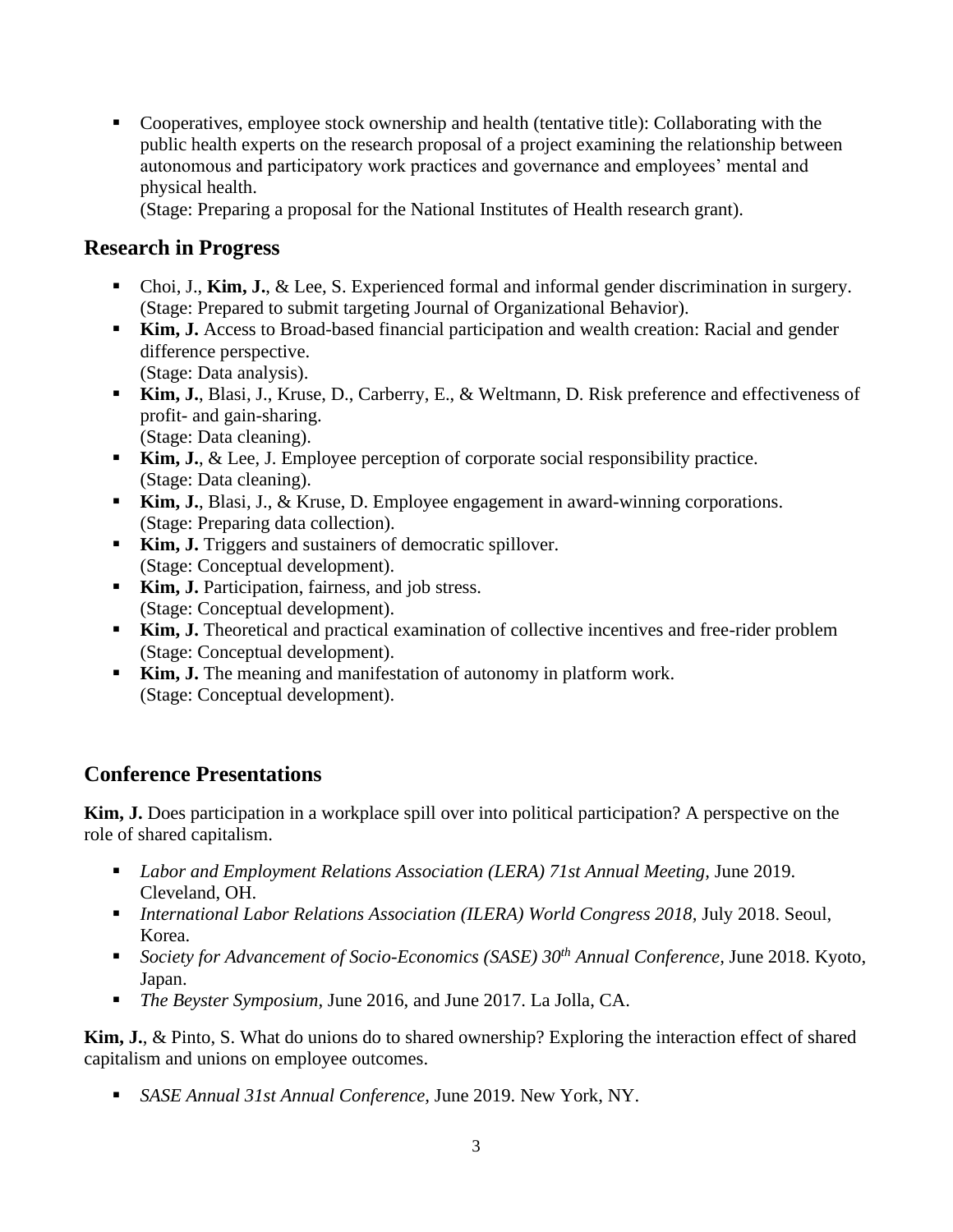- **■** *Association for Public Policy Analysis & Management (APPAM) 2019 Regional Student Conference,* March 2019. Washington, DC.
- *The Mid-Year Fellows Workshop in Honor of Louis O. Kelso, January, 2018. New Brunswick,* NJ.

**Kim, J.** What democracy? A review of the definition and measurement of workplace democracy and participation in empirical studies on Carole Pateman's spillover thesis.

- *Labor and Employment Relations Association (LERA)* 72nd Annual Meeting *(virtual), LERA/AILR Best Paper Competition,* June 2020.
- *Canadian Industrial Relations Association (CIRA) 56th Conference, June 2019. Vancouver,* Canada.

**Kim, J.** The design of the group incentives and the free-rider problem.

▪ *The Mid-Year Fellows Workshop in Honor of Louis O. Kelso,* January 2019. New Brunswick, NJ.

**Kim, J.** The impact of employee ownership for low and moderate income employees and their families.

▪ *LERA 69th Annual Meeting, June 2017*. Anaheim, CA.

**Kim, J.** Organizational justice perspective on Employee Ownership: Does ownership thinking help stop free-riding?

■ *The Beyster Symposium (virtual)*, June 2020.

**Kim, J.** Data and employee ownership: Scientific knowledge, it IS your business.

▪ *Canadian Employee Ownership Conference 2019,* June 2019. Toronto, Canada.

## **Chaired Conference Symposia, Panels, and Paper Sessions**

Co-Organizer.

- Doctoral Consortium, *Labor and Employment Relations Association*, Annual Conference in 2017.
- 2nd Industrial Relations PhD Student Conference, virtual event in 2021.

Chair

- Introduction to The National ESOP Survey. *The Mid-Year Fellows Workshop in Honor of Louis O. Kelso*, January, 2020. New Brunswick, NJ.
- Employee Share Ownership in Canada. *The Beyster Symposium (virtual)*, June 2020.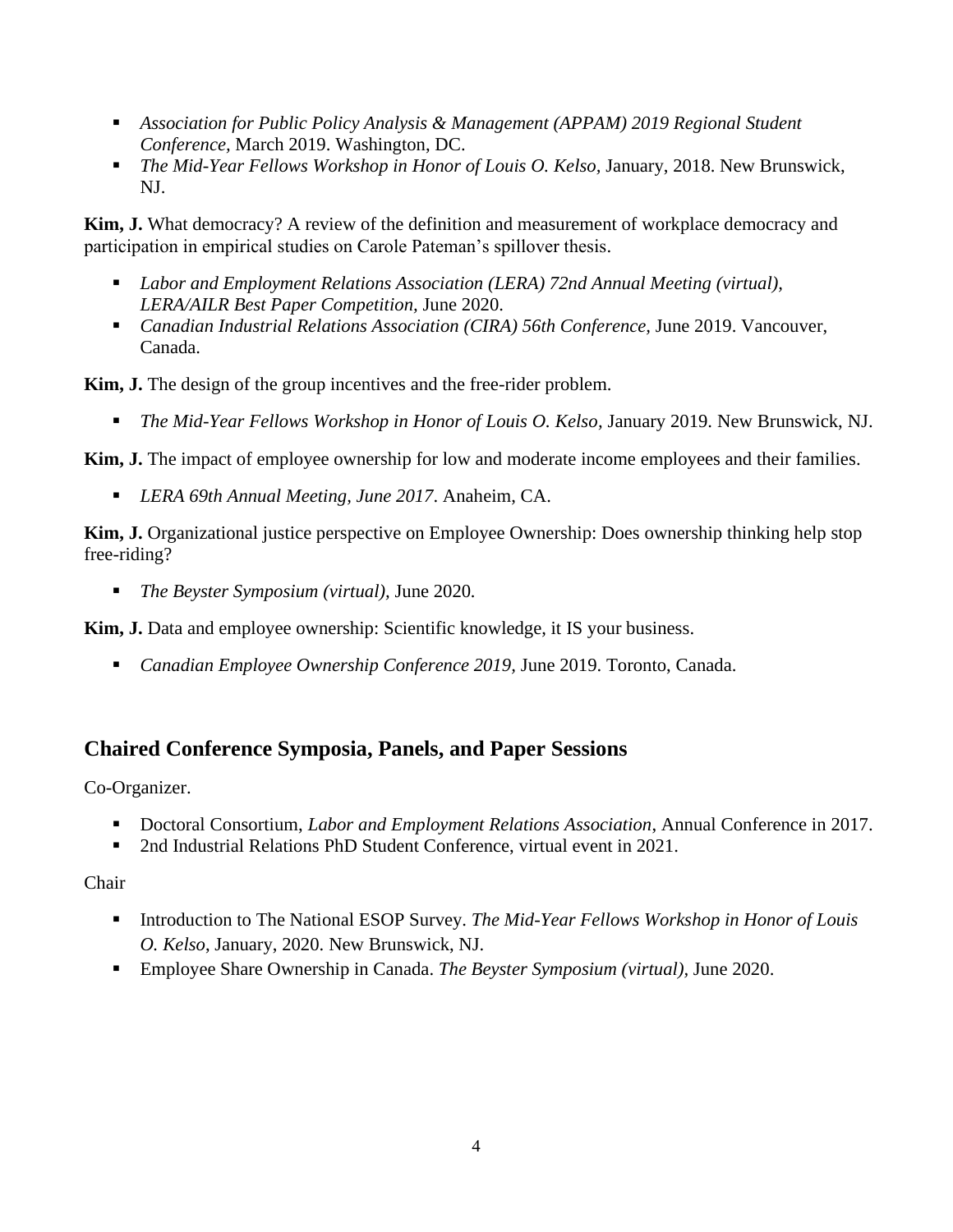## **TEACHING EXPERIENCE**

## **Rutgers University, School of Management and Labor Relations**

### **Solo Teaching**

- Compensation and Rewards, Spring 2022 (virtual, asynchronous, Master's).
- Compensation and Rewards, Spring and Fall, 2021 (virtual, asynchronous).
- **•** Introduction to Human Resource Management, Fall 2020 (virtual, asynchronous).
- Organizational Behavior and Work, Spring 2019.
- Organizational Design and Structure, Fall 2017.
- Dynamics of Work and Work Organizations, Spring 2017.

### **Teaching Assistance**

- Compensation and Rewards, Fall 2020 (undergraduate), Fall 2021 (Master's). Supervisor: Professor Maria Kraimer.
- History of Labor and Work in the U.S., 1880-1945, Spring 2021. Supervisor: Professor Christopher Hayes.
- HR analytics, Spring 2020 (Master's). Supervisor: Professor Scott Siebert.
- Dynamics of Work and Work Organizations, Fall 2016. Supervisor: Professor William Dwyer.

# **GRANTS, AWARDS, AND HONORS Fellowships**

The Employee Ownership Foundation Louis O. Kelso Fellow at Rutgers University School of Management and Labor Relations, Institute for the Study of Employee Ownership Profit Sharing 2018-2019

# **PROFESSIONAL ASSOCIATIONS AND SERVICE ACTIVITIES Professional Associations**

■ Academy of Management

Organizational Behavior Division symposia reviewer: AOM Annual Meeting 2020

- American Political Science Association
- American Sociological Association
- **EXECUTE:** Interuniversity Research Centre on Globalization and Work
- Labor and Employment Relations Association
- Society for Advancement of Socio-Economics
- Society for Industrial and Organizational Psychology